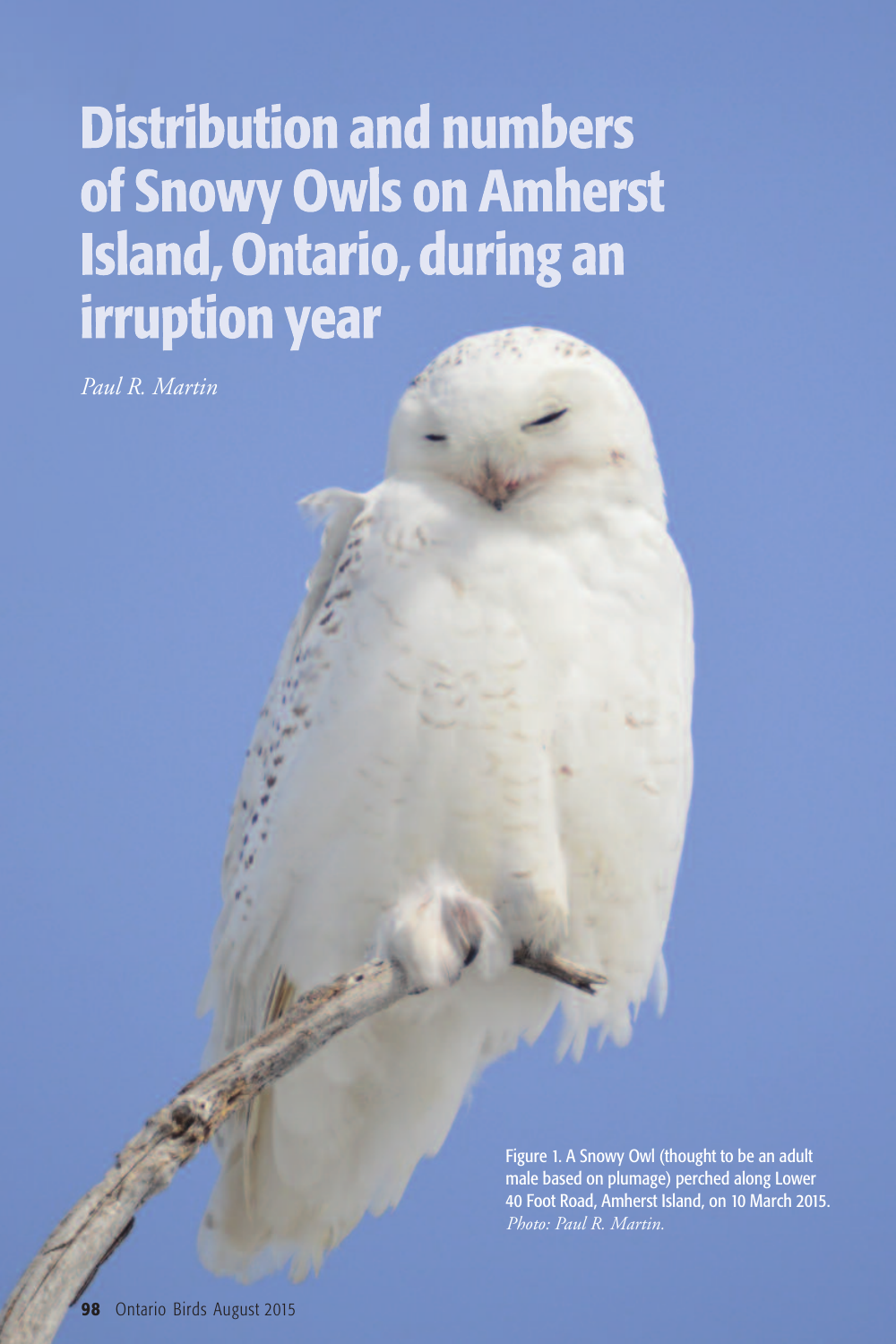## **Introduction**

Snowy Owls (*Bubo scandiacus*) (Fig. 1) are regular visitors to Ontario in winter, but their numbers fluctuate from year to year (Godfrey 1986, Parmalee 1992). For example, on Kingston and Amherst Island Christmas Bird Counts, the number of Snowy Owls has fluctuated between zero and 21 (Amherst Island) and between one and 48 (Wolfe Island, Kingston) over the last 24 years (Fig. 2). Historically, winter irruptions of Snowy Owls were thought to be caused by low food abundance in the north — particularly lemmings at a low point in their population cycles (Parmalee 1992). More recently, however, evidence suggests that years of high reproductive success may also causelarger numbers of owls to move south in winter, as was thought to be the case in the irruption winters of 2013-14 and 2014-15 (Leonard 2015). Heavy snowfall and cold winter temperatures on the breeding grounds or the scarcity of other prey (*e.g.*, ptarmigan, ducks) could also contribute to winter irruptions; however, the importance of these other factors remains poorly understood (Parmalee 1992, Potapov and Sale 2012).

Amherst and Wolfe islands in the Kingston region have hosted some of the largest concentrations of wintering Snowy Owls in North America, in addition to a diversity of other wintering raptors (Quillium 1965, Weir 1973, 2008, Bell *et al.* 1979). From 1959 to 2007, Kingston (including Wolfe Island) or

Figure 2. The number of Snowy Owls recorded on Christmas Bird Counts from 1990 to 2014 for the Kingston region (including Wolfe Island) and Amherst Island. Data are from National Audubon Society (2010), supplemented with data from Weir (2008) for years missing from the Audubon data set.

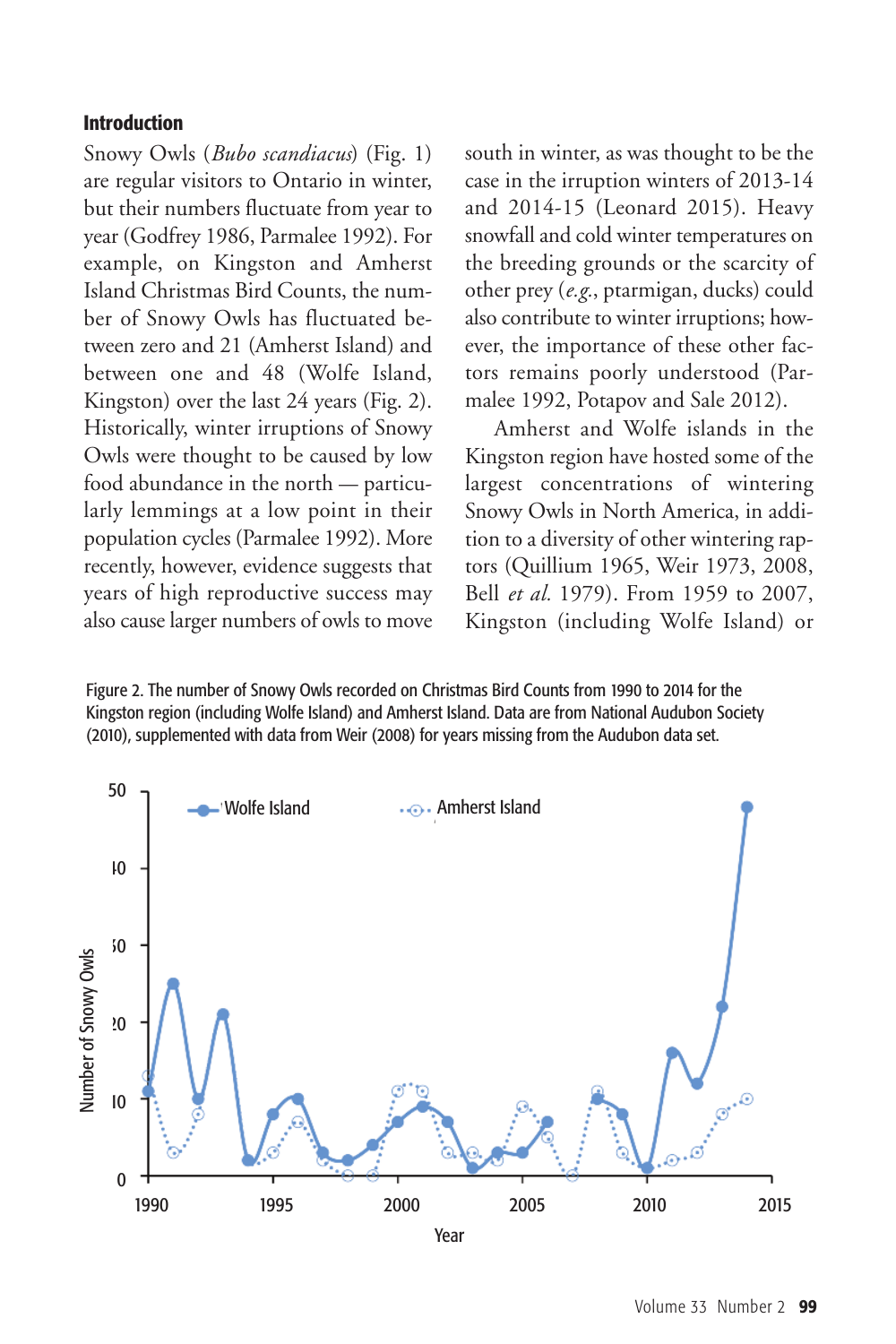Amherst Island have had the highest Christmas Bird Counts for Snowy Owl in North America in 16 different years (Weir 2008). Densities of Snowy Owls on these islands vary with broader, regional irruptions, and also with the densities of rodents on the islands (particularly Meadow Voles, *Microtus pensylvanicus*) that fluctuate from year to year (Phelan 1976, Phelan and Robertson 1978, Bell *et al.* 1979). The large numbers of wintering Snowy Owls on these islands, particularly during irruption years coincident with large rodent numbers, has lead to studies of their distribution, ecology and behaviour on Wolfe Island (Quillium 1965, Weir 1973), and, in part, to broader studies of raptor-prey interactions on Amherst Island (Phelan 1976, Phelan and Robertson 1978).

Here I describe the distribution and numbers of Snowy Owls on Amherst Island during the irruption winter and spring of 2015 (January to April), with additional information on their spacing, interactions and perch use. The goal of this study was to provide systematic survey data on Snowy Owl distributions on Amherst Island prior to wind power development. While I focused on Snowy Owls for surveys and only discuss this species here, I also recorded the location and number of all other raptors observed during each survey.

## **Methods**

I surveyed all passable roads (Fig. 3; except Kerr Point Road where suitable habitat was lacking) three times during January 2015, and about once a week from 10 March to 14 April 2015. I began surveys on the west or east side of the island, alternating between surveys. I recorded the location of each Snowy Owl on printed satellite maps (Google maps), and then estimated the GPS position of each individual using Google maps online (https://www. google. ca/maps/). I also recorded the time, perch (if not in flight) and height above ground of each individual. I carefully searched the island during surveys, and sporadically surveyed ice during January and early March. After locating an owl on the ice on 17 March, I systematically surveyed ice through to 14 April. I recorded the details of each owl when first located, and discarded any later observations of the same bird on the same day to ensure that observations were independent. I identified individual owls by their plumage colouration and general location on the island. Overall, each survey took, on average, 7.0 hours to complete and covered 80.8 km. All surveys except for one began with the arrival of the first ferry (06:50 or shortly after, at first light, in January), and all surveys were completed by 15:30. Surveys were conducted using 10x50 Leica binoculars and a 20- 60x Swarovski HD spotting scope.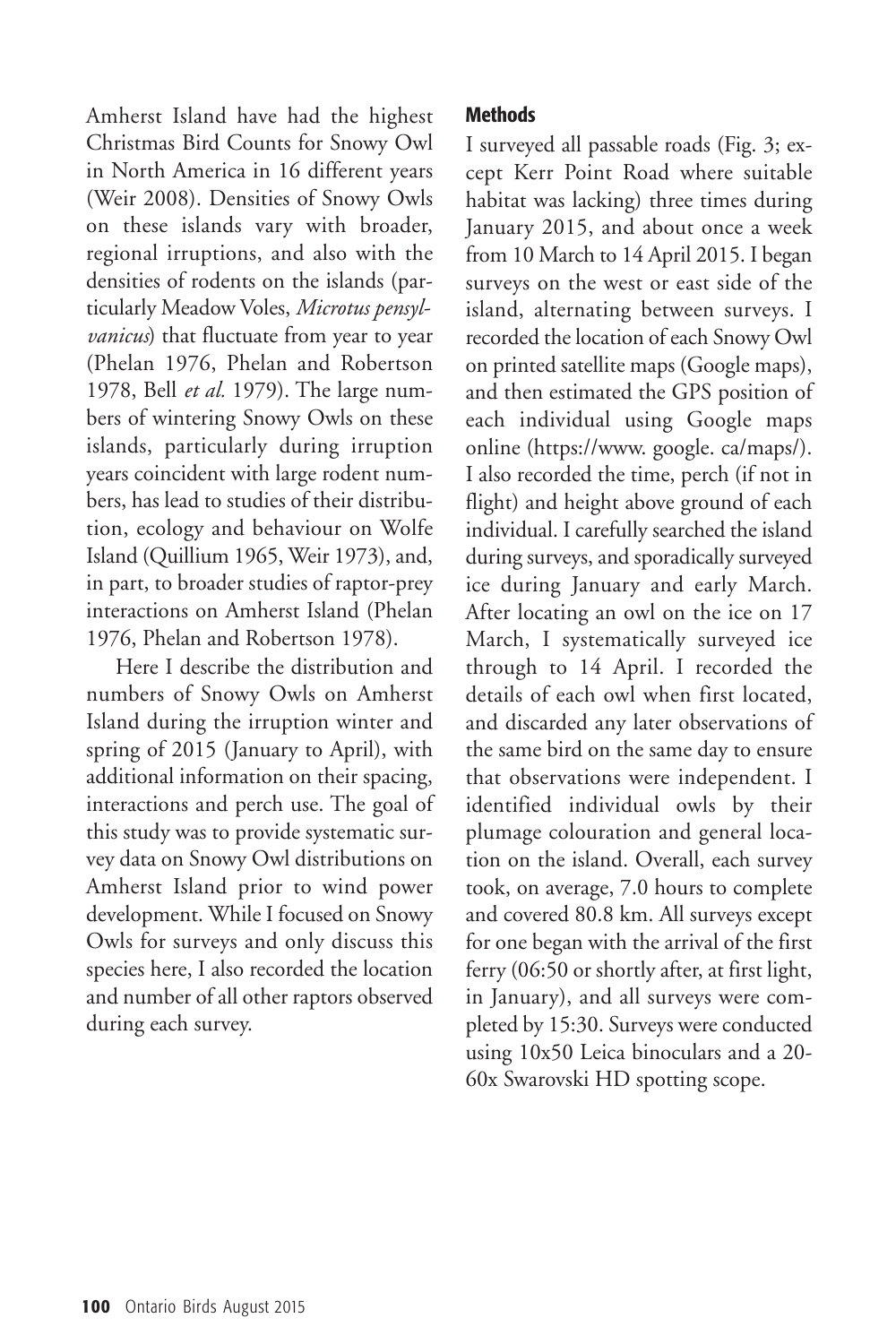

Figure 3. The route, in red, for each survey. Surveys began with either the east or west side of the island (alternating between surveys) and covered the entire route.

## **Ageing and Sexing**

I estimated age and sex of each owl following Josephson (1980), supplemented with additional photographs in Parmelee (1992). Briefly, adult males were identified by mostly white plumage with little barring and mottling and a white crissum (*e.g.*, Fig. 1). First-year males were separated from adult males by more extensive barring and mottling throughout. First-year males were separated from females by having thinner ventral bars (*e.g.*, Fig. 4). Adult females also typically have less extensive mottling on the remiges and wing coverts than first-year males or females. Adult females were separated from first-year females by having white covering greater than 50% of the back of the head. First-year females

were typically heavily barred with dark brown or black, with some individuals showing extensive black barring. Despite differences in plumage colouration, overlap occurs between age and sex classes that undoubtedly led to errors in my estimations (see Josephson 1980 and a discussion of the complexity of Snowy Owl colouration by Bortolotti and Stoffel 2012).

#### **Results**

A total of 156 Snowy Owls was observed over the course of the surveys (Fig. 5), with an estimated 12 owls wintering in January on the island. Larger numbers of owls were recorded in March and April, with maximum daily totals of 23 on 24 March and 44 on 6 April (Fig. 6).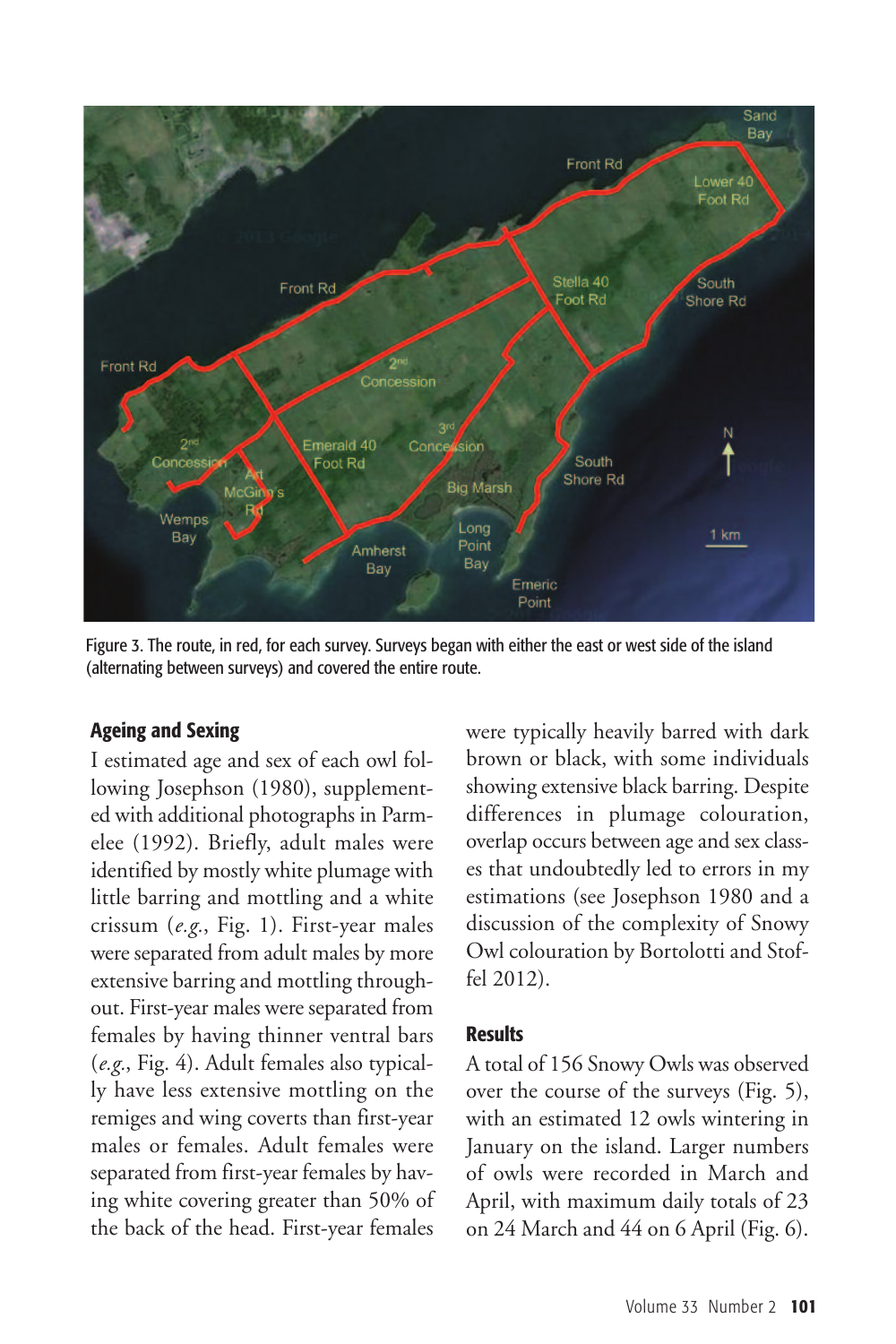Figure 4. A Snowy Owl at dawn along Stella 40 Foot Road, Amherst Island, on 17 January 2015. This bird was thought to be a first-year male based on plumage, but the markings are also consistent with some adult females [see Josephson (1980) and Bortolotti and Stoffel (2012) for discussion]. Photo: Paul R. Martin.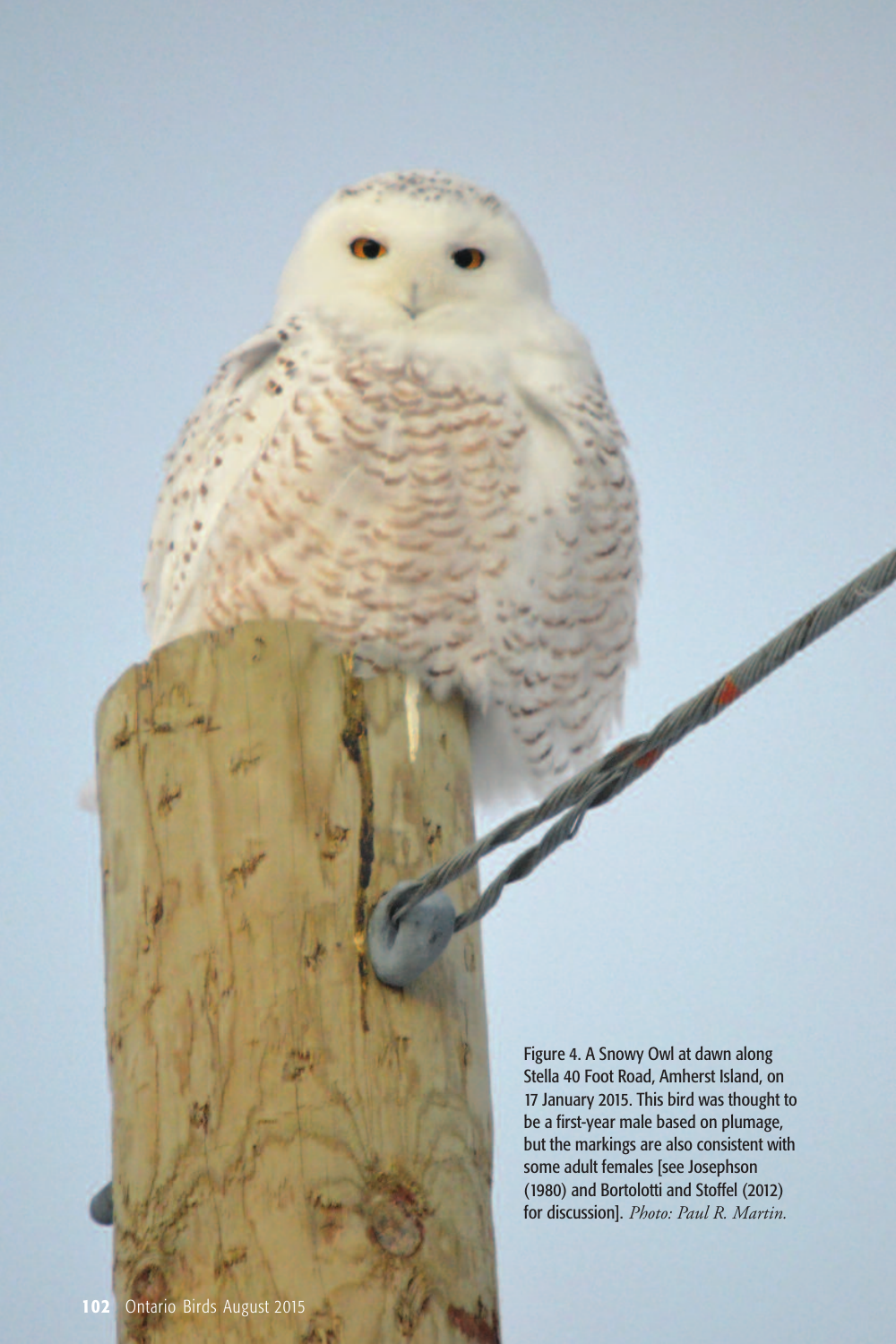

Figure 5. Distribution of the 156 Snowy Owls recorded on Amherst Island during all surveys, 2015. Blue symbols represent females, red symbols represent males; circles represent adults, crosses represent first-year birds. Note the predominance of sightings on the eastern half of the island.

#### **Distribution on the Island**

Snowy Owls were not distributed evenly across the island. On the island itself, the majority of individuals was observed near the center of the island (Figs. 5, 7-9). No owls were observed on the west side of the island (west of Amherst Bay; Fig. 5), despite intensive searches of this area (Fig. 3). On the island, owls occupied open fields with few trees; however, many areas of open fields had few or no owls. No owls were observed on the ice in January (Fig. 7); however, large numbers congregated off the southeast shore of the island in late March (Fig. 8) and off the south and southeast shores in early April (Fig. 9). Females were more likely to occur on the ice (Figs. 5, 8, 9), particularly farther out on the ice in March (Fig. 8). In total, 50 of the 63 owls observed on the ice were females, compared with 49 of the 93 owls observed on the island (Chi-squared test, Chi-squared = 10.4, df  $= 1, P = 0.001$ .

## **Interactions and Spacing**

Snowy Owls often occurred in clusters of individuals, with 6-13 individuals visible from one location on several occasions. Despite this broader clustering, individual Snowy Owls rarely occurred within 200m of each other, but instead appeared to be spaced out at somewhat regular intervals. Many of the owls observed in winter appeared to remain in the same general location on the island throughout January (Fig. 7), suggesting that some of these birds held winter territories. For example, an extremely dark firstyear female was observed on 3rd Concession opposite the Big Marsh on every survey in January, often occupying the same perch.

While owls were typically spaced out, they occasionally came into close proximity. One fight between owls was observed on 17 January, when an adult male displaced a first-year female. On two occasions, owls replaced each other on the same perch within hours, suggesting an interaction: an adult female replaced a first-year female on the same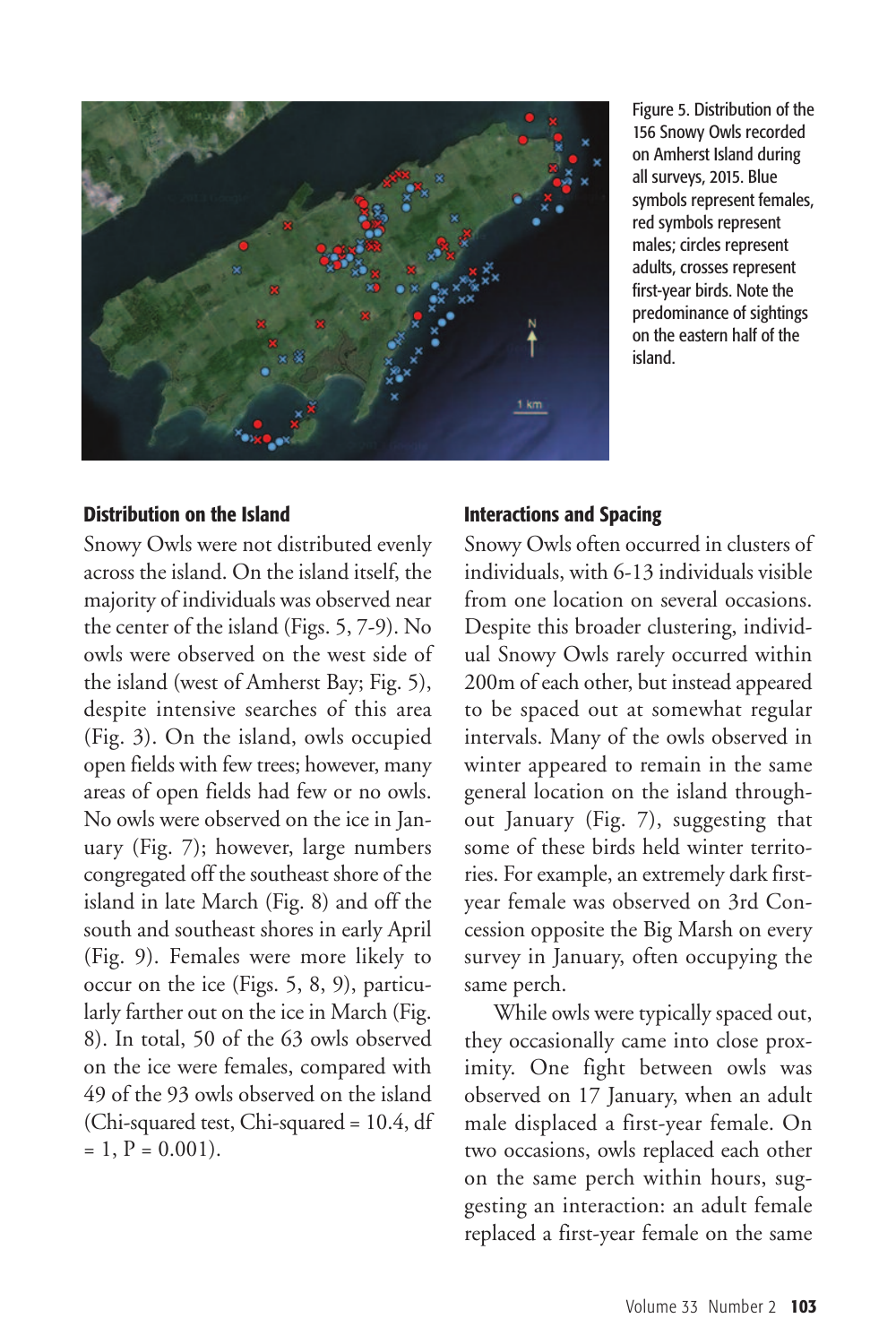

Figure 6. Numbers of Snowy Owls recorded during surveys on Amherst Island. Numbers reflect total number and numbers of each age and sex class.

perch on 17 January, while an adult male replaced a first-year male on the same perch on 6 April. A unique observation was made on 6 April, when a first-year male and first-year female were observed sitting on the ice of Amherst Bay 10-15 cm apart, preening. These two owls showed no aggressive behaviours toward each other during several minutes of observation, despite occurring much closer to each other than any other owls that I observed during my surveys.

I observed few interactions between Snowy Owls and other animals. One first-year male Snowy Owl was divebombed by an adult Herring Gull (*Larus argentatus*), on 6 April, while a first-year female was flushed by a domestic dog (*Canis familiaris*) on 24 March. I did not

observe any aggressive interactions between Rough-legged Hawks (*Buteo lagopus*) and Snowy Owls, despite previous observations of aggressive interactions on Wolfe Island (Weir 1973) and an abundance of Rough-legged Hawks on Amherst Island in 2015 (high count of 50 on 6 April 2015).

## **Perch Use and Activity**

Snowy Owls were most active in the early morning, with activity declining within an hour of sunrise. Owls appeared to remain active longer into the day on darker, overcast days. During the day, owls frequently sat on the same perch for many hours. For example, one bird was observed sitting on the same branch of the same tree over six hours after the first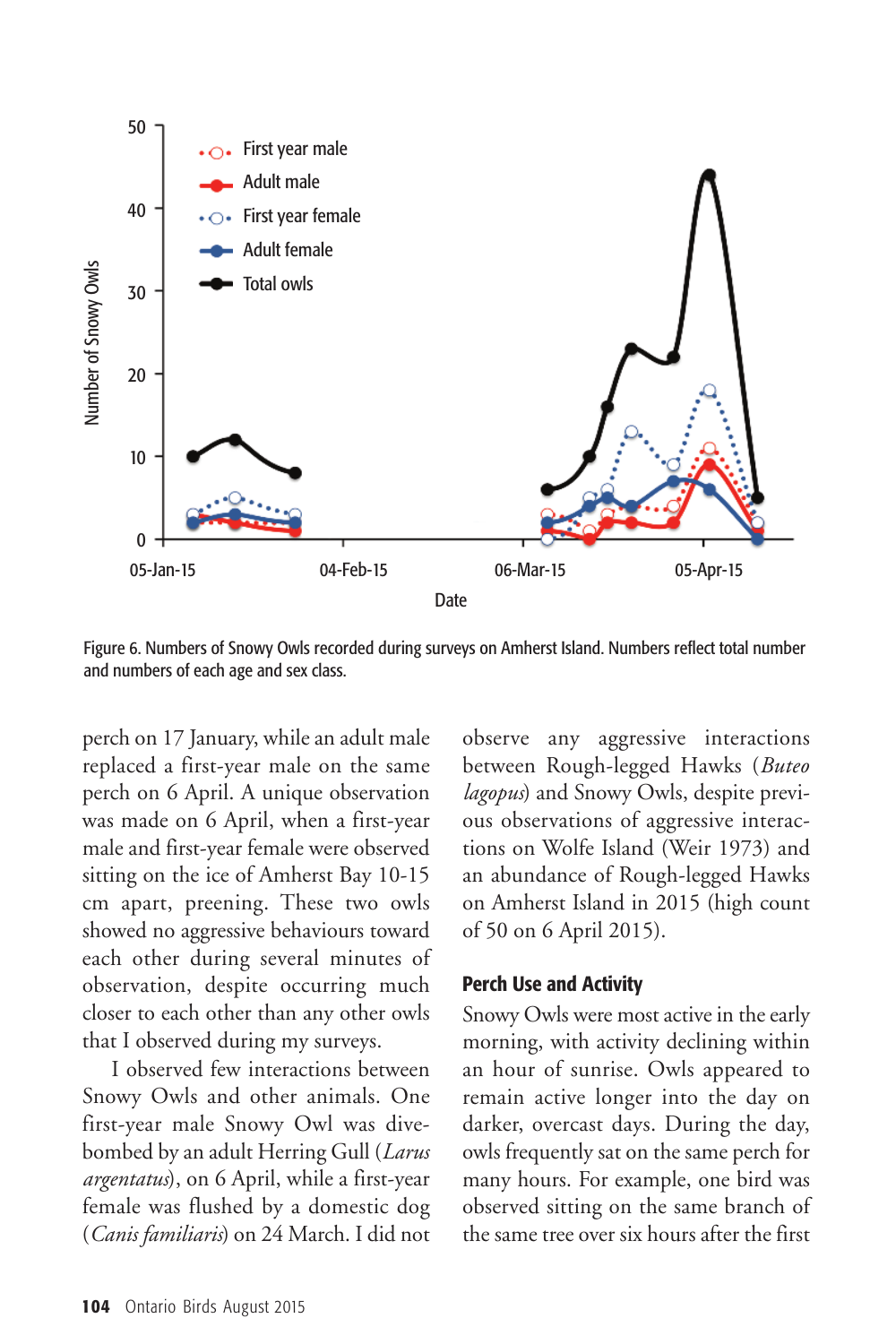

Figure 7. Distribution of Snowy Owls on Amherst Island during three surveys in January, 2015. An estimated 12 owls wintered on the island.

Blue symbols represent females Red symbols represent males Circles represent adults Crosses represent first-year birds



Figure 8. Distribution of Snowy Owls on Amherst Island during 5 surveys in March, 2015. A high count of 23 owls was observed on 24 March. Note the distribution of almost exclusively female Snowy Owls on the ice south of the island.



Figure 9. Distribution of Snowy Owls on Amherst Island during 2 surveys on 6 and 14 April, 2015. A high count of 44 owls was observed on 6 April; only 5 birds were observed on 14 April. The latest Snowy Owl on Amherst Island was observed on 30 April, 2015 (Read 2015). On 6 April, ice had melted along most of the southern point (Emeric or Long Point), with a string of birds lining the ice edges in both Amherst Bay (13 birds) and off the south end of Stella 40 Foot Road (8 birds). By 14 April, most ice was gone, with the exception of soft ice remaining in Wemps and Amherst bays.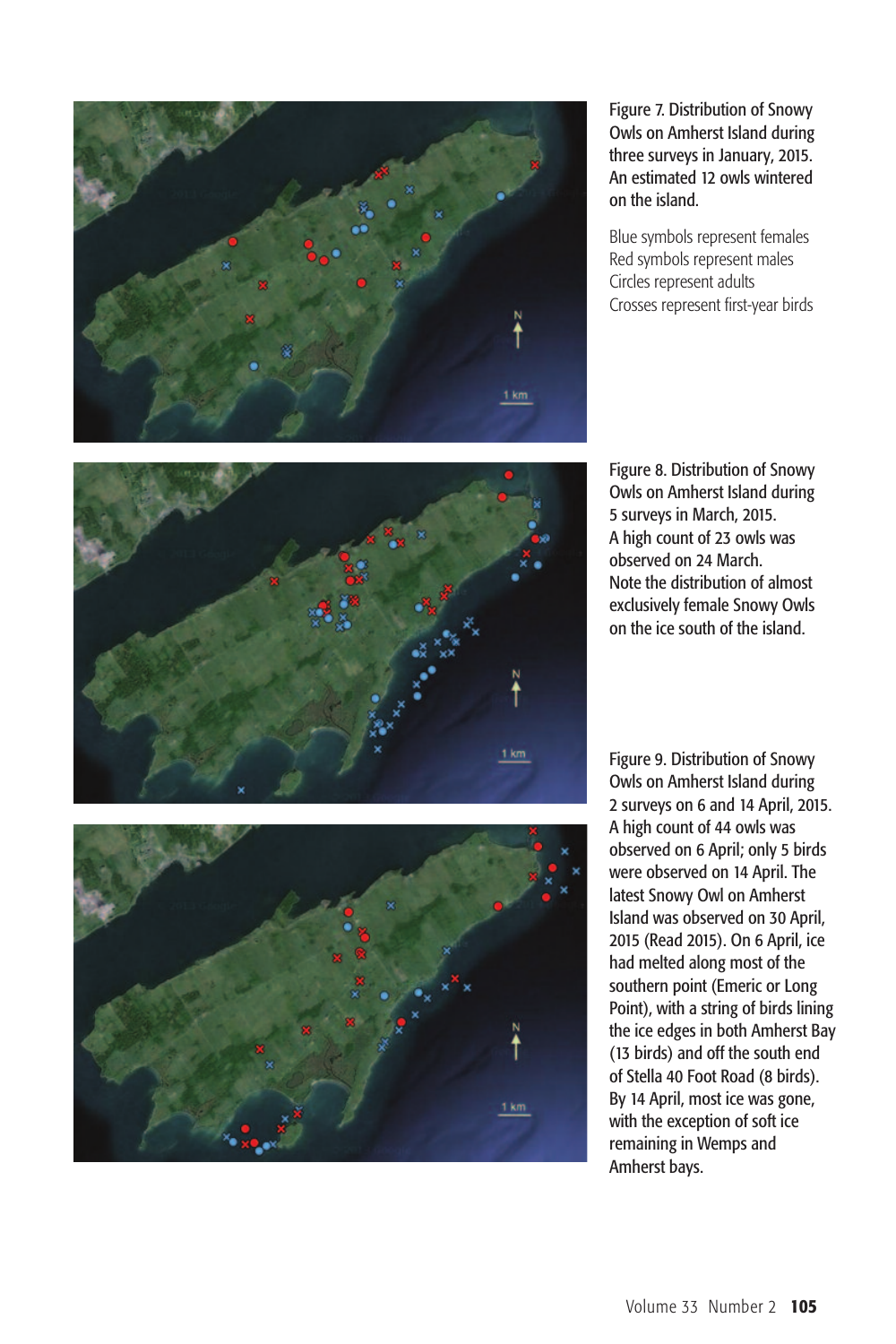observation. Across all observations, Snowy Owls were more likely to sit on the ground later in the day (Fig. 10; including birds perched on ice: Binomial Generalized Linear Model, slope =  $-0.498$ , SE = 0.09, z =  $-5.3$ , P < 0.0001; excluding birds perched on the ice: Binomial Generalized Linear Model, slope = -0.393, SE = 0.12, z = -3.3, P = 0.001). Ground perches were commonly next to a rock or mound, but also occurred in depressions, in the middle of open fields and against hedge rows. I only observed active hunting (*i.e.,* owls moving around, apparently actively searching for prey, and periodically dropping to the ground with extended legs) in the early mornings, and I could not identify any prey caught by the owls.

On the island itself, Snowy Owls were most often seen perched at the tops of trees, on fence posts and on the ground (Fig. 11). Birds were less commonly observed flying, and perched on telephone poles and Osprey nest platforms. Fewer than three individuals were observed perched on fallen trees, fence gates, hay trailers, hay bales, light poles, brush piles and livestock sheds, although some individuals appeared to use these perches regularly. On 14 April, two of the five Snowy Owls were perched beside small amounts of lingering snow, with most of the snow melted away (see similar observations in Quillium 1965, Weir 1973 and Potapov and Sale 2012).



Figure 10. The height above the ground of Snowy Owls as a function of time of day, excluding owls perched on ice. Snowy Owls actively hunted in the early mornings, but were more likely to sit on the ground later in the day (Binomial Generalized Linear Model,  $P = 0.001$ ).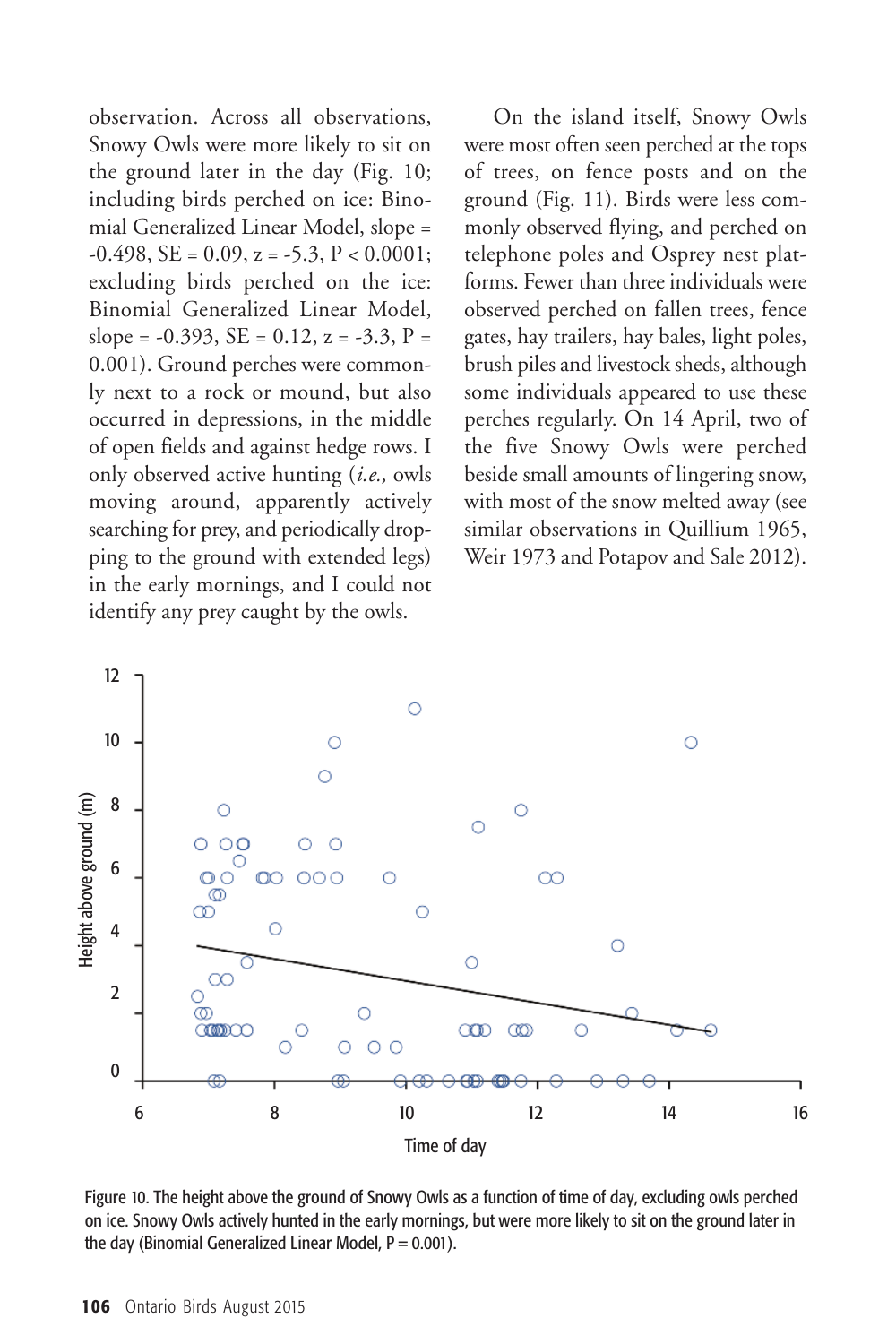

From late March to early April, owls began perching on the ice in large numbers, and ice became the most important perch overall (Fig. 11). Many of these birds sat beside or on small mounds of snow or ice that had formed on the ice surface, often at the edge of open water. The occurrence of owls on the ice coincided with a regular observation of coyotes (*Canis latrans*) on the ice, and the presence of ducks in the leads of open water. Several duck carcasses (one scaup, *Aythya* spp., one adult male Common Merganser, *Mergus merganser*, and two unidentified ducks) were evident on the ice, but Snowy Owls were never observed hunting or feeding. The peak number of Snowy Owls on 6 April coincided with the edge of the ice reaching the southeast shore of the island and outer reaches of Amherst Bay (Fig. 9). At this time, large numbers of Snowy Owls lined the edges of the ice, while others were present at the edges of leads in the ice to the east, and on expanses of ice without water to the east (in addition to birds on the island itself; Fig. 9). On the same day, no owls were observed on the ice to the west or north of the island, despite leads in the ice and the presence of ducks (Fig. 9).

#### **Discussion**

The numbers of Snowy Owls using Amherst Island, and adjacent offshore ice, varied through the winter and spring, peaking at 44 Snowy Owls on 6 April (Fig. 6). These numbers likely represent underestimates because sections of the island (*e.g.*, Long Point Bay, Emeric Point) were not visible from the survey route (Fig. 3), and owls on the ground were not always visible from roads. Similar spring peaks in Snowy Owl numbers were noted during other irruption years, for example, high counts of 30 owls on 31 March 1961, Wolfe Island, 55 owls on 14 March 1965, Wolfe Island (Quillium 1965), 87 owls on 13 February 1972, Wolfe Island (Weir 1973) and 21 owls on 4 and 17 March 1979, Amherst Island (Bell *et al.* 1979). The large numbers of owls in March and April illustrate the importance of Amherst Island as a migratory stopover site for Snowy Owls in some years.

Snowy Owls observed on Amherst Island represented both sexes and age classes, with more probable first year females than any other group (Fig. 6). The makeup of owls during this irruption year differed from the irruptions of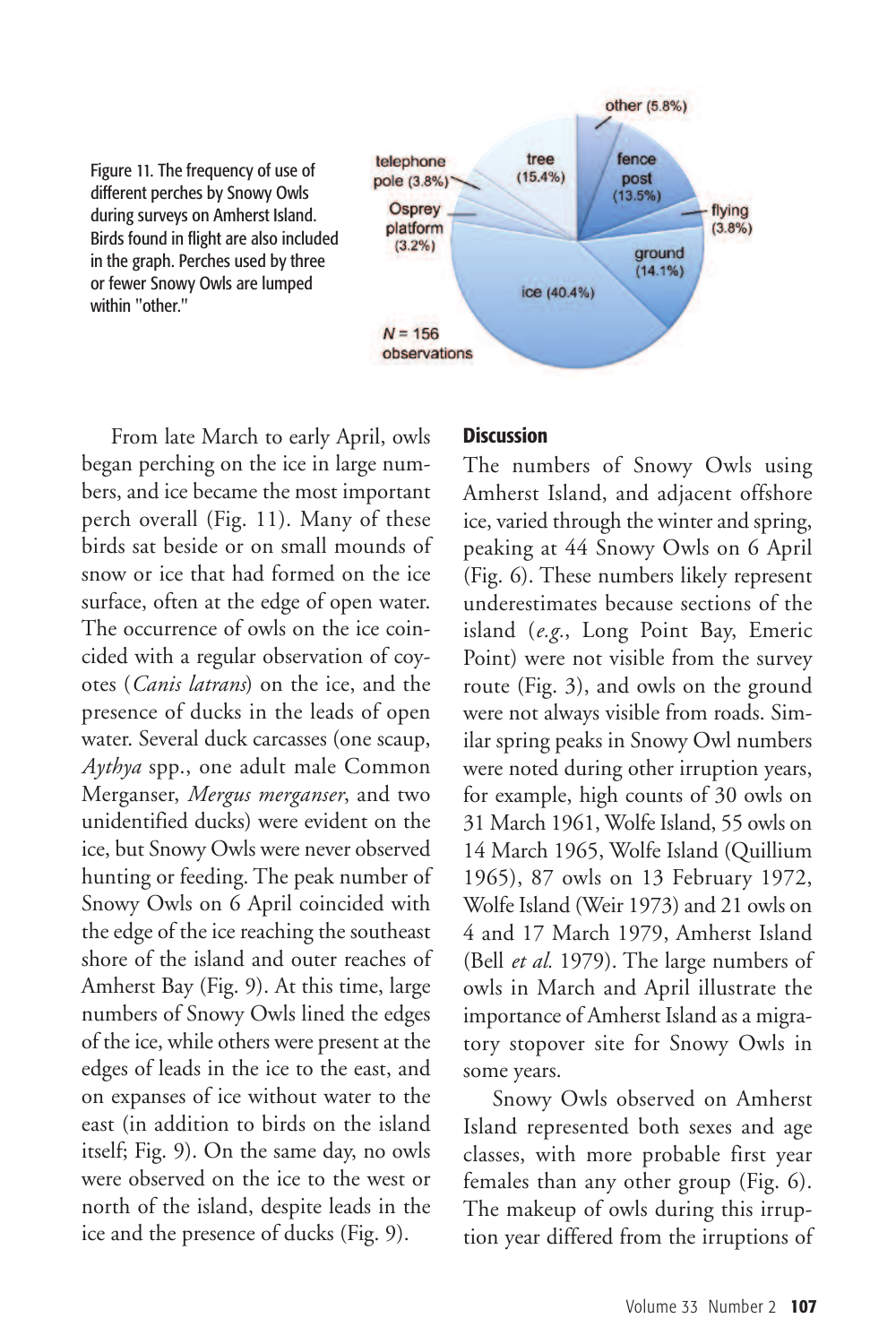1964-65 and 1971-72, when most birds were believed to be adults (Quillium 1965, Weir 1973).

## **Distribution**

Most Snowy Owls observed during surveys occurred in the centre and east sides of the island (Fig. 5) despite apparently suitable open habitat elsewhere. The areas on the island preferentially used by the owls in 2015 were similar to areas occupied by owls in previous irruption years (R. Weir, pers. comm.), and also coincided with the best areas to find Snowy Owls historically, including during noninvasion years (B.M. Di Labio, pers. comm., P.R. Martin, pers. obs.). Presumably, the areas preferentially used by the owls host the highest densities of prey in the optimal habitat for wintering and migrant Snowy Owls. Previous work on Snowy Owls on Wolfe and Amherst islands suggested that Snowy Owls on the islands are feeding primarily on Meadow Voles (Quillium 1965, Weir 1973, Phelan 1976, Phelan and Robertson 1978).

On the ice just off the island, most owls were found off the south and southeast shore; I found no birds off the north or west shores, west of Sand Bay (Fig. 5). In previous years, Snowy Owls have been regularly observed using the ice either along the south shore, or sometimes along the north shore, of the island (R. Weir, pers. comm.). The areas of ice occupied by the owls in 2015 were some of the first to develop open leads of water in the spring, but similar leads were present in April off the north and west shores without owls present. The ice off the south and southeast shores may have

been preferred by Snowy Owls because these areas had larger densities of prey (*e.g.,* ducks or dispersing voles), were more open and safer for roosting, or were the first near-shore expanses of ice encountered as owls moved north across the lake.

# **Spacing, Activity, and Perch Use**

Snowy Owls were usually separated from other owls by 200m or more, but broadly clustered in their distributions on Amherst Island, with up to 13 owls visible from one location at one time. The high degree of spacing of owls differed from observations from western North America, where Snowy Owls have been documented using diurnal communal roosts in very close proximity (*e.g.*, Holt and Zetterberg 2008).

Apparent site fidelity, one physical fight, and turnovers of the same perch over short periods of time suggested that wintering owls on the island were territorial, and that territory boundaries were sometimes contested. Similar territorial behaviour has been documented in several areas of the Snowy Owl's wintering range (*e.g.*, Evans 1980, Parmalee 1992), including Wolfe Island (see Quillium 1965, Weir 1973). On only one occasion, I witnessed two individuals in very close proximity without fighting. Given the spacing of all of the other owls observed, the close proximity of the two owls (sitting 10-15 cm apart, see above) seems remarkable and suggests that these owls had formed some sort of relationship (*e.g*., were siblings or were paired for later breeding). Courtship behaviour and close associations between male and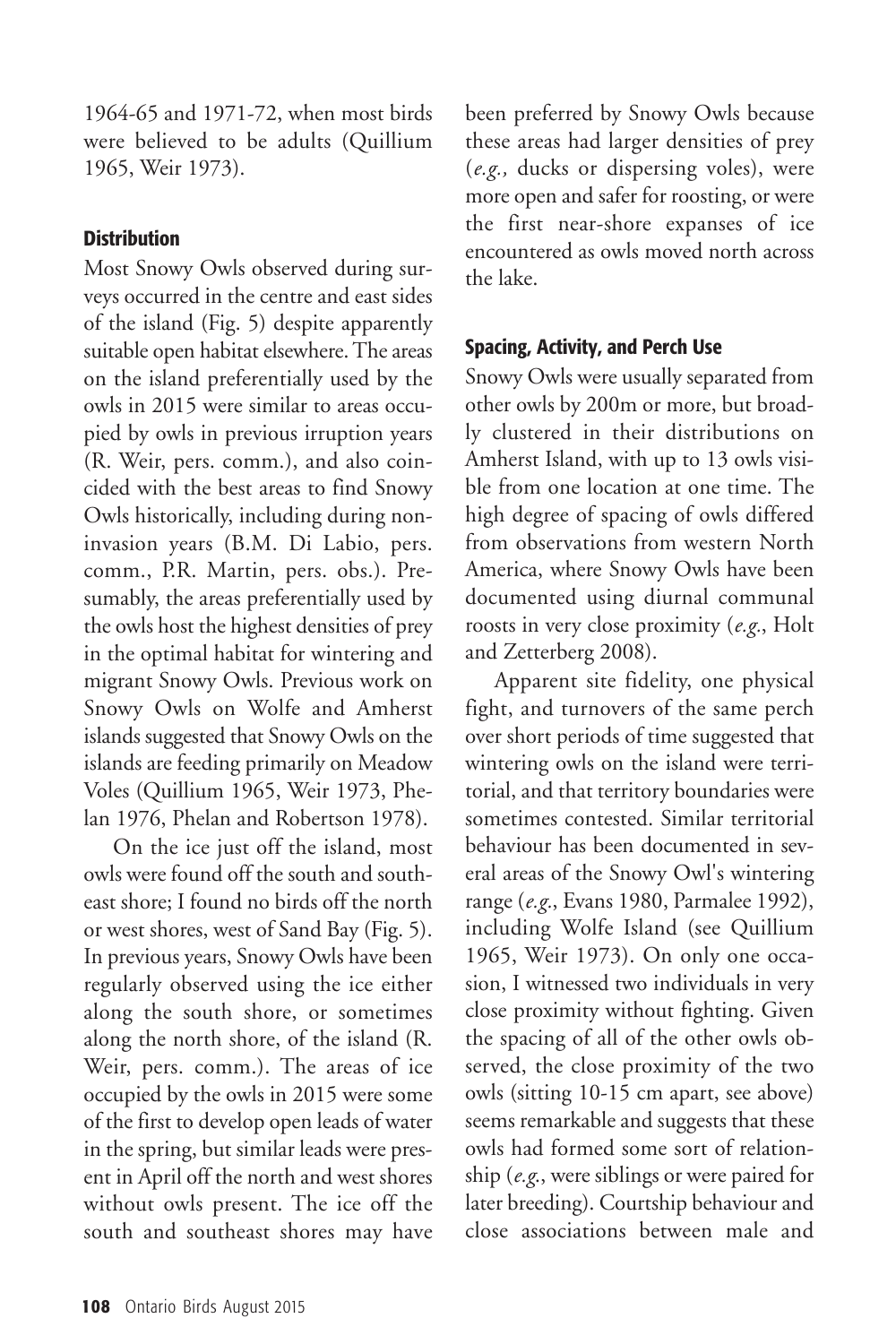female Snowy Owls have been reported from several locations on the wintering grounds (Boxall and Lein 1982a; including observations from Wolfe Island in March 1972, Weir 1973), suggesting that the initial stages of pairing may occasionally begin on the wintering grounds (Boxall and Lein 1982a, Parmalee 1992).

Most of my observations of Snowy Owls involved birds sitting. The only actively hunting birds that I observed were hunting early in the morning, within an hour of dawn. These observations are consistent with previous work from Wolfe Island and Alberta, where most diurnal hunting occurred at dawn and dusk (Weir 1973, Boxall and Lein 1989; I did not survey for owls after 15:30, so I have no data on dusk activity levels). I suspect that birds also hunted at night, as has been suggested from other studies of wintering Snowy Owls (Boxall and Lein 1989); however, I did not survey or observe Snowy Owls at night.

Snowy Owls often shifted to ground perches later in the mornings, particularly in the spring (Fig. 10). Similar shifts and patterns of perch use were noted by Quillium (1965) in her surveys of Snowy Owls on Wolfe Island in winter (see also patterns in Boxall and Lein 1989). Quillium (1965) also found that Snowy Owls were more likely to use ground perches on sunny days or on days with high winds, although Weir (1973) did not find similar trends. My observations of Snowy Owl roost sites were consistent with the observations of Quillium (1965), although I lacked enough data to test these ideas formally.

## **Use of Ice During Migration**

During migration in late March and early April, large numbers of Snowy Owls particularly females — used the ice off the south and southeast shores of Amherst Island (Figs. 8, 9). Congregations of up to 11 and 14 Snowy Owls were also reported from Lac Deschênes on the Ottawa River in early April, 2014 and 2015, respectively (B.M. Di Labio, pers. comm.), suggesting that Snowy Owls may use ice during spring migration in the Ottawa region as well. Previous observations on Wolfe Island also noted the use of ice by Snowy Owls during spring migration, with 10 observed perched "on pressure ridges on the ice at Reed Bay" on 21 March 1961 (Quillium 1965), and an influx of owls using the ice off the south shore of Wolfe Island in March 1972 (Weir 1973). Similar to this study, Snowy Owls were not noted on the ice in the winter irruption of 1971- 1972 prior to March (Weir 1973).

I do not know why Snowy Owls used ice in such numbers in March and April, but several reasons are possible. (1) Ice may help owls to keep cool as temperatures rise in the spring. Some owls on the island in April were panting heavily and ruffling feathers, apparently trying to keep cool during periods of warm temperatures. A study of thermoregulation in Snowy Owls found their thermal conductance to be among the lowest recorded for any animal (Gessaman 1972), presenting a greater challenge for reducing heat loads as temperatures warm. (2) Ice may offer safer roosting sites, providing owls with greater visibility to spot potential predators. Ice roosting may also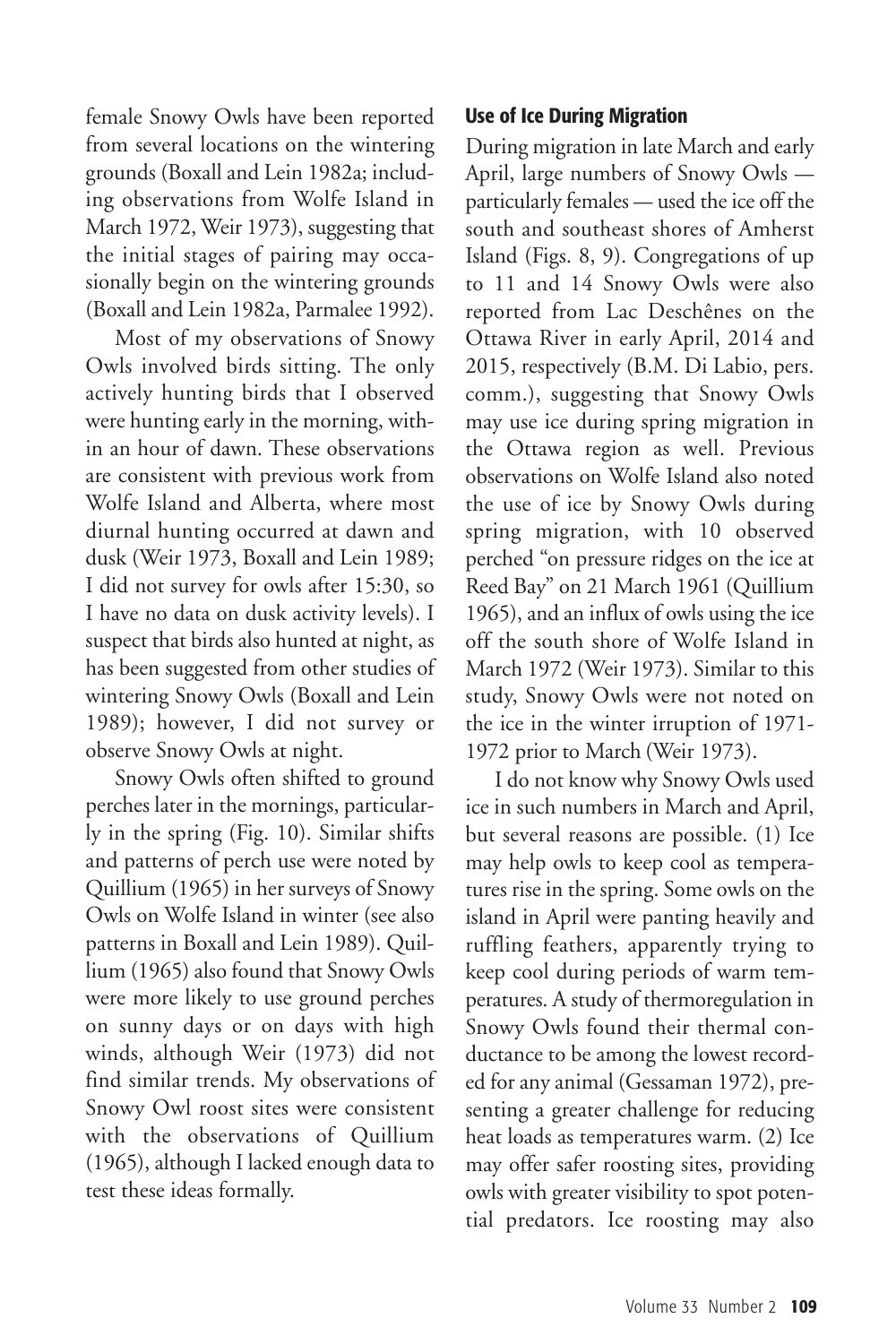reduce the likelihood of mobbing by other birds, such as corvids, that become more aggressive in spring and defend territories on land. The ice also provided a cryptic background when snow was melting on the island, potentially further protecting owls against predation and mobbing (although snow cover was extensive in late March when the owls began to use the ice). (3) The ice may have provided important hunting opportunities during the spring, particularly with ducks occupying narrows leads that formed in the ice in late March. Larger females are more likely to take larger prey (*e.g.*, Boxall and Lein 1982b), and their dominance on the ice is consistent with hunting ducks in the leads. Similarly, the increase in coyotes on the ice during this time suggested a shared response to prey. Previous observations of Snowy Owls during years of high vole densities also found voles dispersing onto the ice off the north shore, with Snowy Owls picking them off as they scurried over the ice (R. Weir, pers. comm.). I did not observe voles dispersing over the ice in 2015; however, I did not survey the ice at dusk or at night when the voles might have been more active. Similar opportunities for hunting ducks or voles were not obvious at Lac Deschênes on the Ottawa River despite the congregation of Snowy Owls on the ice in April 2014 and 2015 (B.M. Di Labio, pers. comm.), suggesting that the use of ice during spring migration is not exclusively tied to prey.

Regardless of the reasons, ice appeared to be an important resource for migrating Snowy Owls off the south shore of Amherst Island in 2015. Owls were present as far as I could see out on

the ice, and more Snowy Owls may have roosted further out on the lake beyond my view. As the ice melted, larger numbers of Snowy Owls occurred off the island. These numbers peaked on 6 April, when the edges of the ice on Lake Ontario reached the south shores of the island, including Amherst Bay. Many of the birds visible on the ice on 6 April may have been using the ice further out in the lake earlier in the spring; surveys of offshore ice are necessary to know the full extent of Snowy Owl numbers in eastern Lake Ontario at this time.

#### **Acknowledgements**

Thanks to Chip Weseloh for encouraging this article and to Bruce Di Labio and Ron Weir for providing additional information on Snowy Owl distributions and habitat use. Christmas Bird Count data were provided by National Audubon Society through the generous efforts of Bird Studies Canada and volunteers, especially the Kingston Field Naturalists. Background satellite map data and imagery shown in the Figures are courtesy of Google, Cnes/Spot Image, DigitalGlobe, Landsat, and USDA Farm Service Agency.

## **Literature Cited**

**Bell, G.P.**, **F.J.S. Phelan** and **R.C.P. Wypkema**. 1979. The owl invasion of Amherst Island, Ontario, January-April 1979. American Birds 33:245-246.

**Bortolotti, G.R.** and **M. Stoffel**. 2012. The coloration of Snowy Owls is not so black and white. Pages 22-25 in E. Potapov, and R. Sale. The Snowy Owl. T. & A.D. Poyser, London, UK.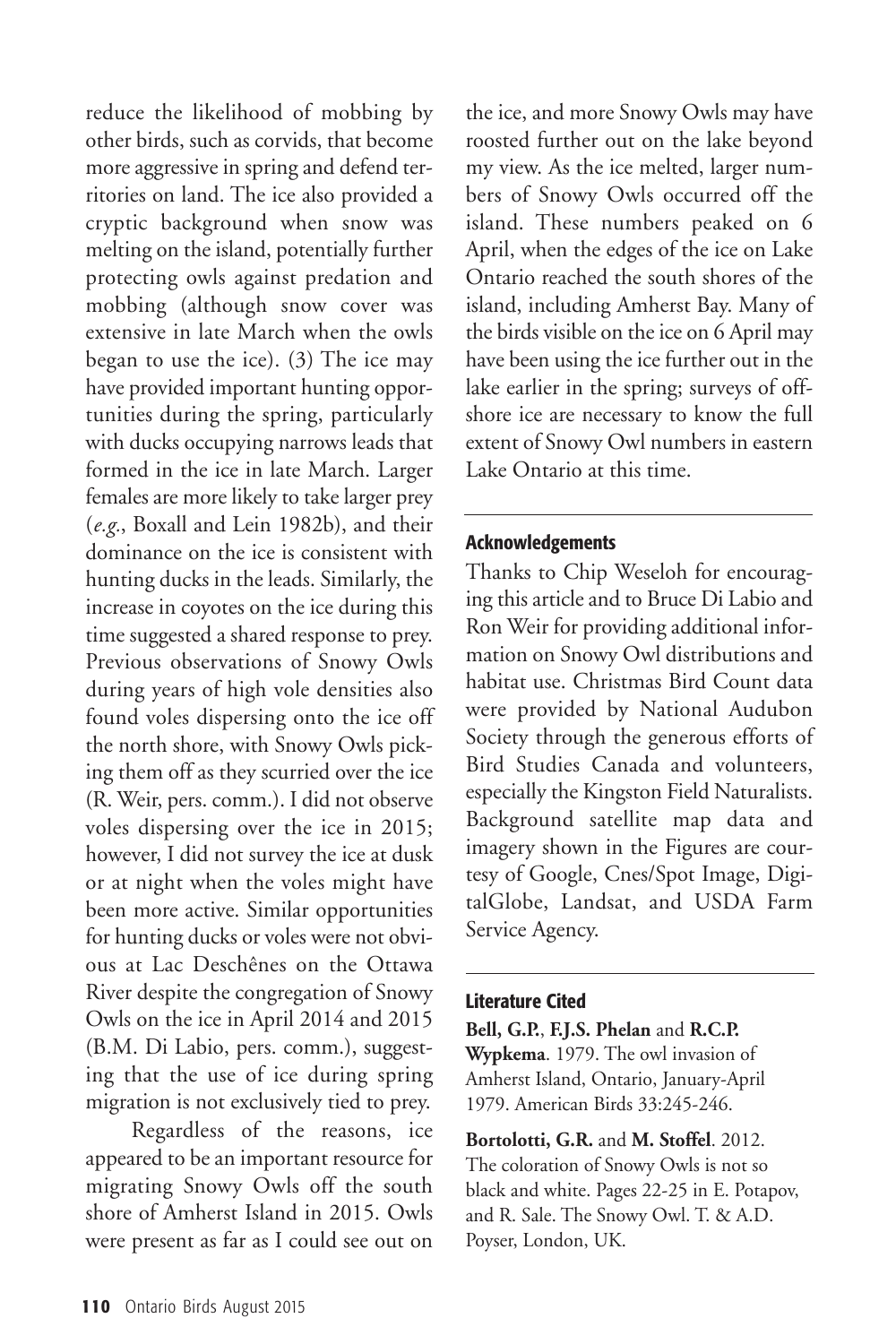**Boxall, P.C**. and **M.R. Lein**. 1982a. Possible courtship behavior of Snowy Owls in winter. Wilson Bulletin 94:79-81.

**Boxall, P.C.** and **M.R. Lein**. 1982b. Feeding ecology of Snowy Owls (*Nyctea scandiaca*) wintering in southern Alberta. Arctic 35:282- 290.

**Boxall, P.C**. and **M.R. Lein**. 1989. Time budgets and activity of wintering Snowy Owls. Journal of Field Ornithology 60:20-29.

**Evans, D.L.** 1980. Vocalizations and territorial behavior of wintering Snowy Owls. American Birds 34:748-749.

**Gessaman, J.A.** 1972. Bioenergetics of the Snowy Owl (*Nyctea scandiaca*). Arctic and Alpine Research 4:223-238.

**Godfrey, W.E.** 1986. The birds of Canada, revised edition. National Museum of Natural Sciences, Ottawa, Canada.

**Holt, D.W.** and **S.A. Zetterberg**. 2008. The 2005 to 2006 Snowy Owl irruption migration to western Montana. Northwestern Naturalist 89:145-151.

**Josephson, B.** 1980. Aging and sexing Snowy Owls. Journal of Field Ornithology 51:149-160.

**Leonard, P.** 2015. A Snowy Owl sequel? The Cornell Lab of Ornithology, All About Birds Blog [Online]. Available at http://blog. allaboutbirds.org/2015/01/16/a-snowy-owlsequel/ [accessed June 2015].

**National Audubon Society**. 2010. The Christmas Bird Count historical results [Online]. Available at http://www.christmas birdcount.org [accessed April 2015].

**Parmelee, D.F.** 1992. Snowy Owl (*Bubo scandiacus)*, The Birds of North America Online (A. Poole, Ed.). Ithaca: Cornell Lab of Ornithology; Retrieved from the Birds of North America Online: http://bna.birds. cornell.edu/bna/species/010.